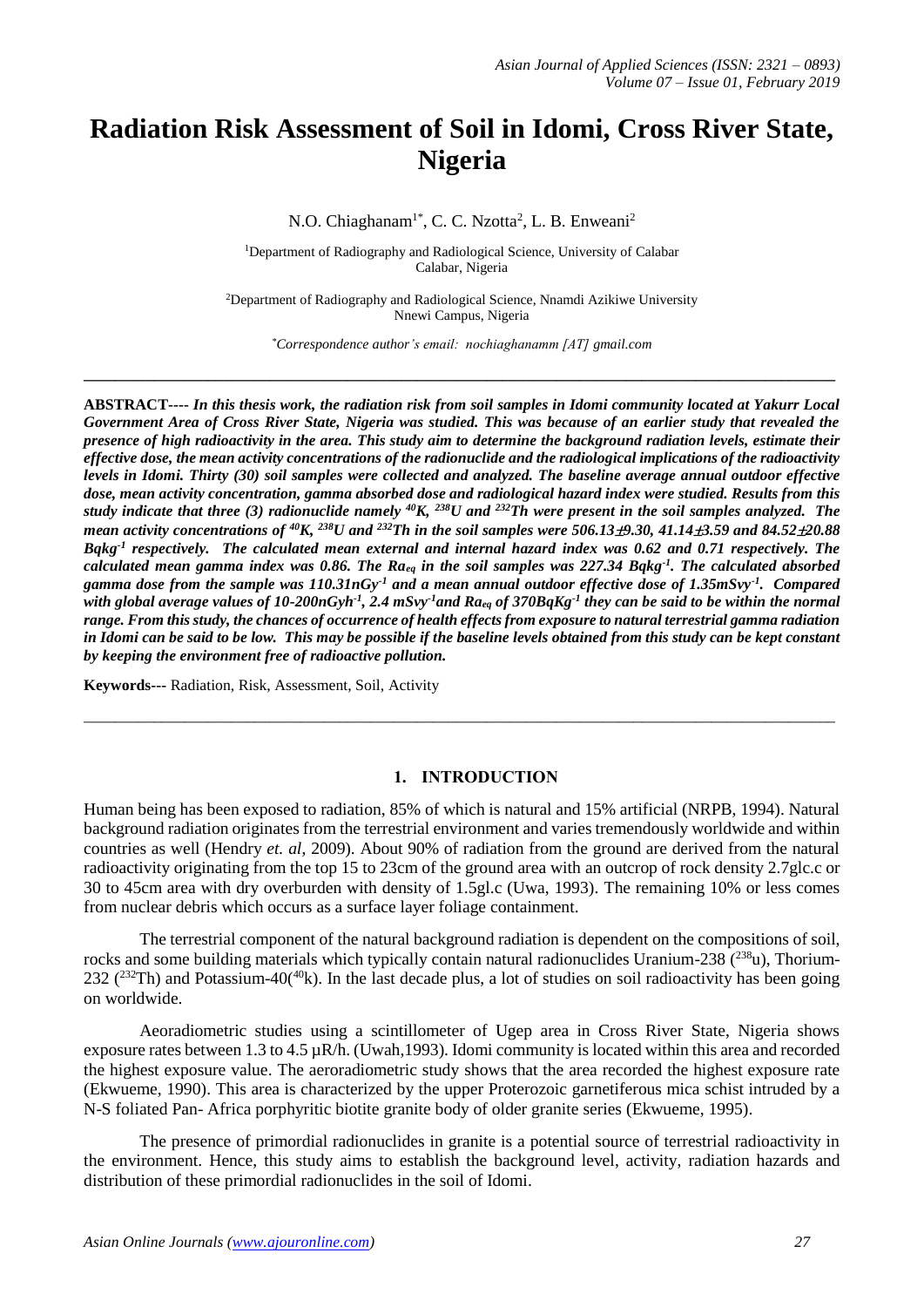## **2. STUDY AREA**

Idomi community lies within Ugep area in Yakurr Local Government Area of Cross River State, Nigeria. It lies within the meridians  $8^015'E$  and  $5^040'N$  and  $5^050'N$ . Its lithological formation indicates that it is made up of siltstone, sandstone, shale, Marl, Schist and Gneiss. The area covers 15km<sup>2</sup>. It is an agrarian community surrounded by other communities with adjoining water bodies and hills.



Fig. 1: Map of Idomi and environs with its Lithological formations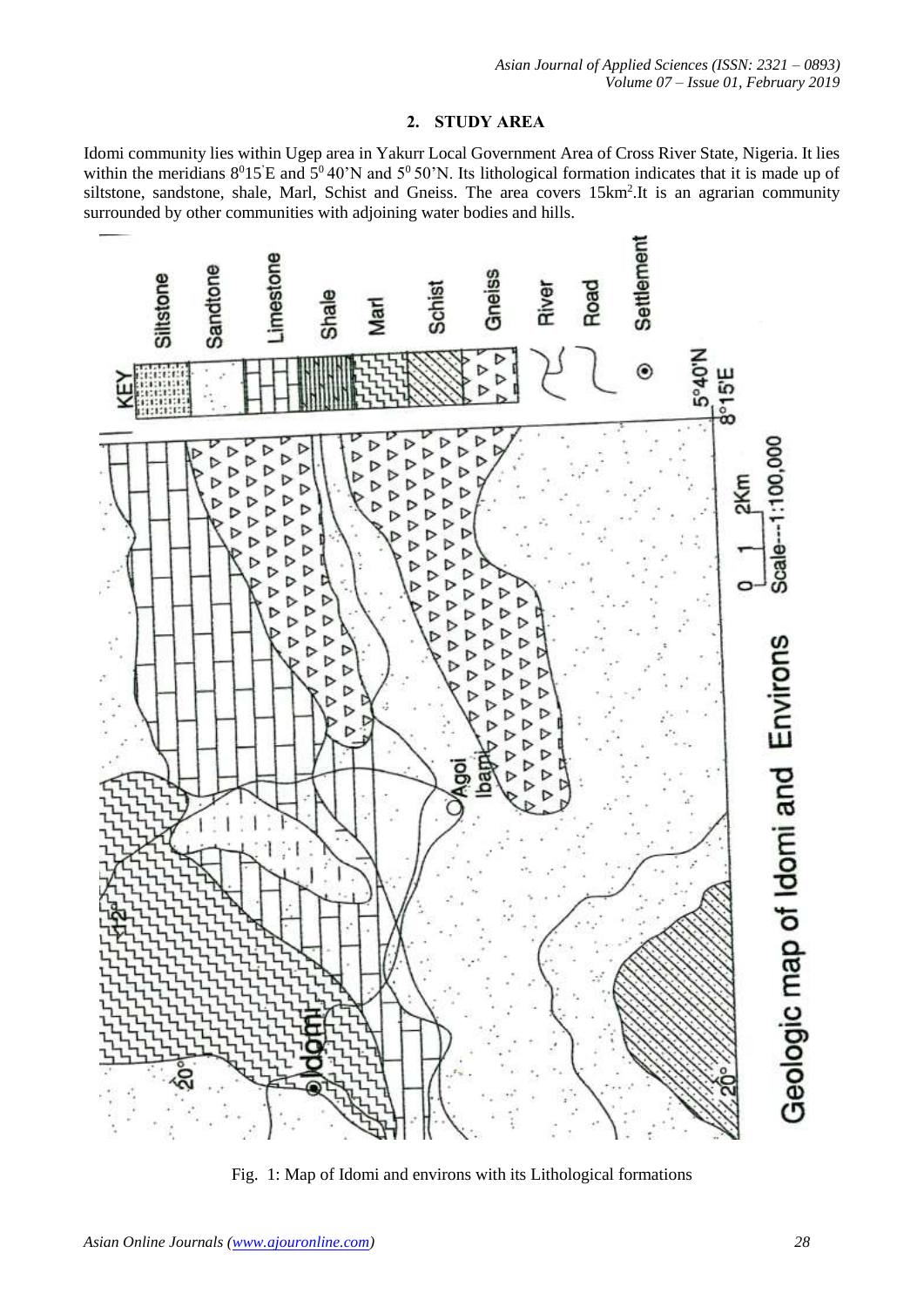

Fig 2: Map of Idomi and Environs showing sample collection positions

### **Determination of Soil Radioactivity**

In order to determine soil radionuclide activity concentration, 30 stations which had different geological structure, were selected for this study (Fig.1). Soil samples were obtained from uncultivated locations that were close to settlements. Open, flat and undisturbed geographical locations which had good water permeability were selected as the sampling points (Fig. 2). Two hundred grams (200g) of soil was taken at 10cm below the topsoil. Foreign bodies were removed and the remaining soil was placed in clean, sealed and labelled bags. The samples were dried at 60 °C for 48 h, grained, passed through 2 mm sieves and placed in Marinelli type beakers. The samples were kept one month before the analysis at airtight condition to allow secular equilibrium between thorium and radium and their decay products. The system was calibrated using standard mixtures of gamma spectroscopy and was counted for 50000s using a gamma spectrometer. The gamma spectrometry analysis was done at the Centre for Energy and Research Development, Ile- Ife, Nigeria. The detector of the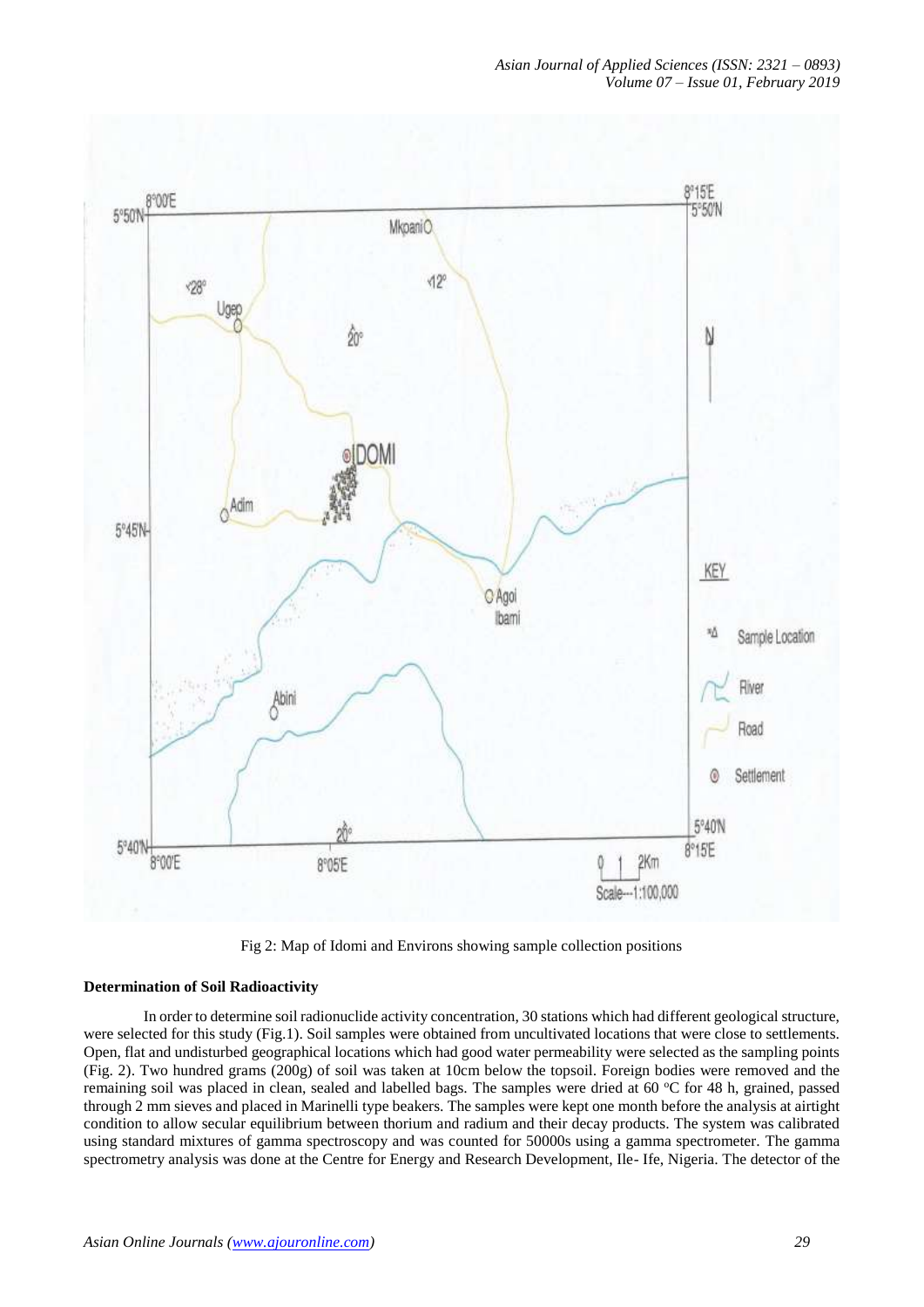gamma spectrometer used in this study was 7.6cm x7.6cm Na1 (TI) Crystal located inside a lead castle. Its accessories include a Canberra multichannel analyzer (MCA) and photomultiplier tube.

The activities of the samples were determined using the total net counts under the selected photo peaks, the measured photo peak efficiency, gamma intensity and weight of the samples. After correcting for the background and Compton contribution, the activity concentrations of <sup>238</sup>U, <sup>232</sup>Th, <sup>226</sup>Ra, <sup>40</sup>K and <sup>137</sup>Cs were determined. The <sup>238</sup>U and <sup>232</sup>Th were calculated assuming secular equilibrium was established with their decay products [238U series: <sup>226</sup>Ra (186.0keV) and <sup>214</sup>Bi (609.2keV):<sup>232</sup>Th series: <sup>228</sup>Ac (911keV), <sup>208</sup>TI (583.1keV).

#### **Radiological Hazard Index**

These represent methods to assess the collective effect of the activity mass concentration of <sup>40</sup>K, <sup>226</sup>Ra and <sup>232</sup>Th present in a material in a single quantity.

#### **External Hazard Index-**

This is represented by the equation (Beretka and Mathew, 1985; Krieger, 1981).

$$
Hex = \underline{Ra}_{eq} = \underline{A_k} + \underline{A_{Ra}} + \underline{A_{Th}}
$$
  
370 4810 370 259 - - - - - (1)

Where  $A_k$ ,  $A_{Ra}$  and  $A_{Th}$  represent the specific activities in Bqkg<sup>-1</sup> respectively of <sup>40</sup>K, <sup>226</sup>Ra and <sup>232</sup>Th in the equation. The symbol  $Ra_{eq}$  stands for radium equivalent activity in Bqkg<sup>-1</sup>

To qualify for a safe material, therefore,

 $H_{\rm ev}$  < 1

(Bereka and Mathew, 1985; Krieger, 1981; Krisiuk *et al*, 1971)

Or  $Ra_{eq}$  < 370Bqkg<sup>-1</sup>

 $Ra_{eq} = A_{Ra} + 1.43T_{h} + 0.077_{Ak}$  - - - - - - (2)

#### **Internal hazard index-**

This is described by (Beretka and Mathew, 1985; Krieger, 1981; Krisivk *et al*, 1971).

 $H_{in} = A_k + \underline{A}_{Ra} + \underline{A}_{Th}$  - - - - (3) 4810 185 259

Also,  $H_{in} < 1$ 

#### **Gamma Index (I)-**

This is another radiation hazard index by European Commission (EC). It is calculated by the following formula (EC, 1999, Cottons, 1990).

$$
I_Y = \frac{AK}{3000} + \frac{ARA}{300} + \frac{ATH}{200}
$$
 (4)

Iy is correlated with the annual dose rate due to gamma radiation.

Iy <1 corresponds to an annual effective dose less than or equal 1 mSv while Iy <0.5 corresponds to an annual effective dose less than or equal 0.3 mSv (EC, 1999; Righi and Bruzzi, 2006). The EC has suggested that building materials that do not increase the annual effective dose of a member of public by 0.3 mSv at the most should be exempted from all restrictions concerning a radioactivity hazard (EC, 1999). On the other hand, doses higher than 1 mSvy<sup>-1</sup> are allowed only on exceptional cases where materials are used locally.

#### **External dose rate-**

The external dose delivered by these radionuclide to the general public at a distance of 1m above the surface was estimated from the measured specific activities of these nuclides by the following relationship (UNSCEAR, 2000). The average value of background dose rate from soil is (5I nGyh<sup>-1</sup>) (UNSCEAR, 2000)

$$
D^* = 0.0417_{Ak} + 0.462_{ARa} + 0.604_{ATh} - \tag{5}
$$

Where  $D^*$  = Dose rate in nGyh<sup>-1</sup> at 1m above the ground surface.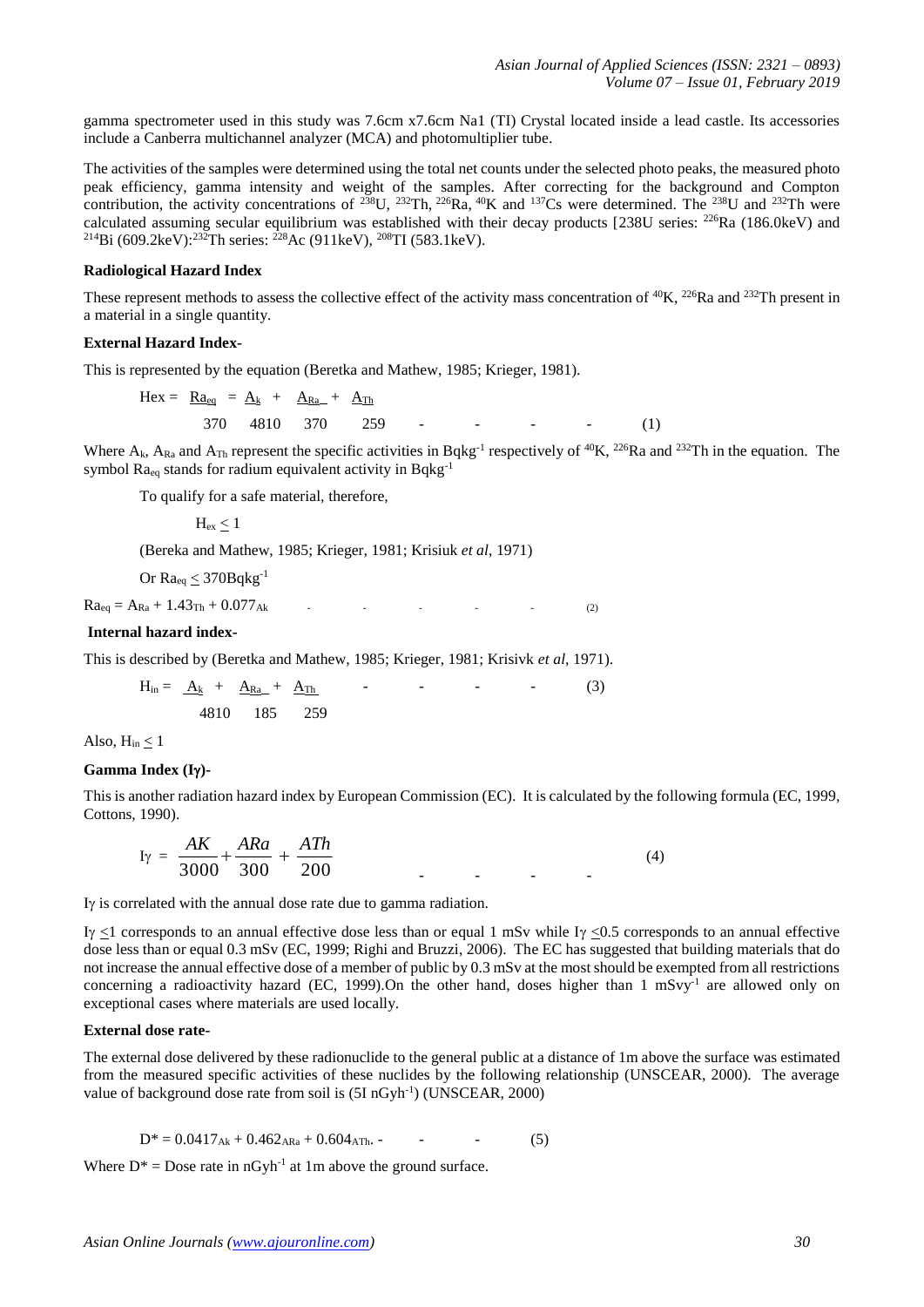Ak, ARa and ATh are the specific activities in BqKg<sup>-1</sup> of <sup>40</sup>K, <sup>226</sup>Ra and <sup>232</sup>Th respectively. The other radionuclide e.g.  $137C_s$ ,  $90Sr$  and those present in the  $235U$  decay series, can be neglected as they contribute very little to the total dose from the environmental background. (Quindos *et al*, 1994; Deworm *et al*, 1998; Singh *et al*, 2005).

#### **Effective Dose Rate -**

The absorbed dose rate in air due to measured specific activities of the primary radionuclide in the sample was converted to effective dose rate by the following relationship. (UNSCEAR,2000; Akhtar and Tufail, 2007).

$$
E = D^* \times 0 \times C \times 8760 \times 10^{-6}
$$
 (6)

Where:

| $E_{\parallel}$ | $=$      | Effective dose rate $(mSVy^{-1})$                                                                              |                |
|-----------------|----------|----------------------------------------------------------------------------------------------------------------|----------------|
| $*D$            | $=$      | Absorbed dose rate in air $(nGyh^{-1})$ at 1m above the                                                        | sample surface |
| $\Omega$        | $\equiv$ | 0.2 (Outdoor occupying factor)                                                                                 |                |
| $\mathcal{C}$   | $=$      | $0.7$ SvGy <sup>-1</sup> (conversion factor from the absorbed dose in air to the effective dose received by an |                |

adult person). The average background outdoor effective dose rate from soil for an adult person is 0.07 mSv. (UNSCEAR, 2000).

### **3. RESULTS**

Table 1: Counts per second due to background radiation

| $238$ [ ]          | 232Th              | $40\nu$<br>v       |
|--------------------|--------------------|--------------------|
| $0.01572\pm0.0007$ | $0.03142\pm0.0008$ | $0.08674\pm0.0001$ |

Table 2: Mean and standard deviation of the concentration of the radionuclide in soil samples (Bqkg<sup>-1</sup>)

| S/n            | Sample names/location | $K-40$             | $U-238$          | Th-232             |
|----------------|-----------------------|--------------------|------------------|--------------------|
| 1              | S <sub>1</sub>        | 525.30±4.82        | 50.03±4.06       | 100.12±23.86       |
| $\mathfrak{2}$ | S <sub>2</sub>        | 1033.30±7.05       | 63.68±4.94       | 130.46±28.93       |
| 3              | S <sub>3</sub>        | 1222.03±7.88       | 108.89±7.42      | 159.48±34.93       |
| $\overline{4}$ | S <sub>4</sub>        | 599.22±5.06        | $60.20 \pm 4.71$ | 171.66±36.74       |
| 5              | S <sub>5</sub>        | 570.13±4.81        | 54.80±4.40       | 82.15±20.02        |
| 6              | S <sub>6</sub>        | 440.37±4.25        | 29.25±2.88       | 28.33±9.42         |
| 7              | S7                    | 539.04±102.30      | $4.46 \pm 1.41$  | $13.37 \pm 2.33$   |
| $\,8\,$        | S8                    | 893.33±6.56        | $37.22 \pm 3.34$ | 67.51±17.79        |
| 9              | S <sub>9</sub>        | 743.92±5.65        | 37.06±3.43       | 83.08±20.67        |
| 10             | S10                   | 850.86±6.20        | $28.50 \pm 2.90$ | $26.51 \pm 9.30$   |
| 11             | S11                   | 762.00±5.77        | $37.19 \pm 3.40$ | 86.08±20.43        |
| 12             | S <sub>12</sub>       | $1054.54 \pm 7.09$ | $33.65 \pm 3.18$ | $70.41 \pm 17.77$  |
| 13             | S13                   | 975.90±6.90        | $39.01 \pm 3.41$ | 99.73±23.29        |
| 14             | S14                   | 669.21±5.52        | $43.16 \pm 3.68$ | 111.80±25.53       |
| 15             | S15                   | 1215.74±7.89       | 34.08±3.22       | $60.25 \pm 15.88$  |
| 16             | S16                   | 1049.82±7.25       | $46.11\pm3.90$   | 132.82±29.17       |
| 17             | S17                   | 1494.12±9.15       | $31.26 \pm 3.02$ | 114.89±26.07       |
| 18             | S18                   | $609.44 \pm 5.25$  | 49.11±4.19       | 86.32±20.91        |
| 19             | S <sub>19</sub>       | 1178.00±7.74       | $24.62 \pm 2.62$ | 93.34±21.91        |
| 20             | S <sub>20</sub>       | 1026.23±7.22       | 35.08±3.31       | 132.43±29.44       |
| 21             | S <sub>21</sub>       | 741.56±5.85        | $61.10\pm4.69$   | 101.74±23.77       |
| $22\,$         | S <sub>22</sub>       | 968.82±6.79        | $23.58 \pm 2.63$ | $67.71 \pm 17.26$  |
| 23             | S <sub>23</sub>       | 437.23±4.33        | $37.06 \pm 3.38$ | 112.49±25.74       |
| 24             | S <sub>24</sub>       | 982.19±6.74        | 35.69±3.35       | $100.51 \pm 23.36$ |
| 25             | S <sub>25</sub>       | 754.93±5.74        | $46.13\pm3.79$   | 75.22±18.68        |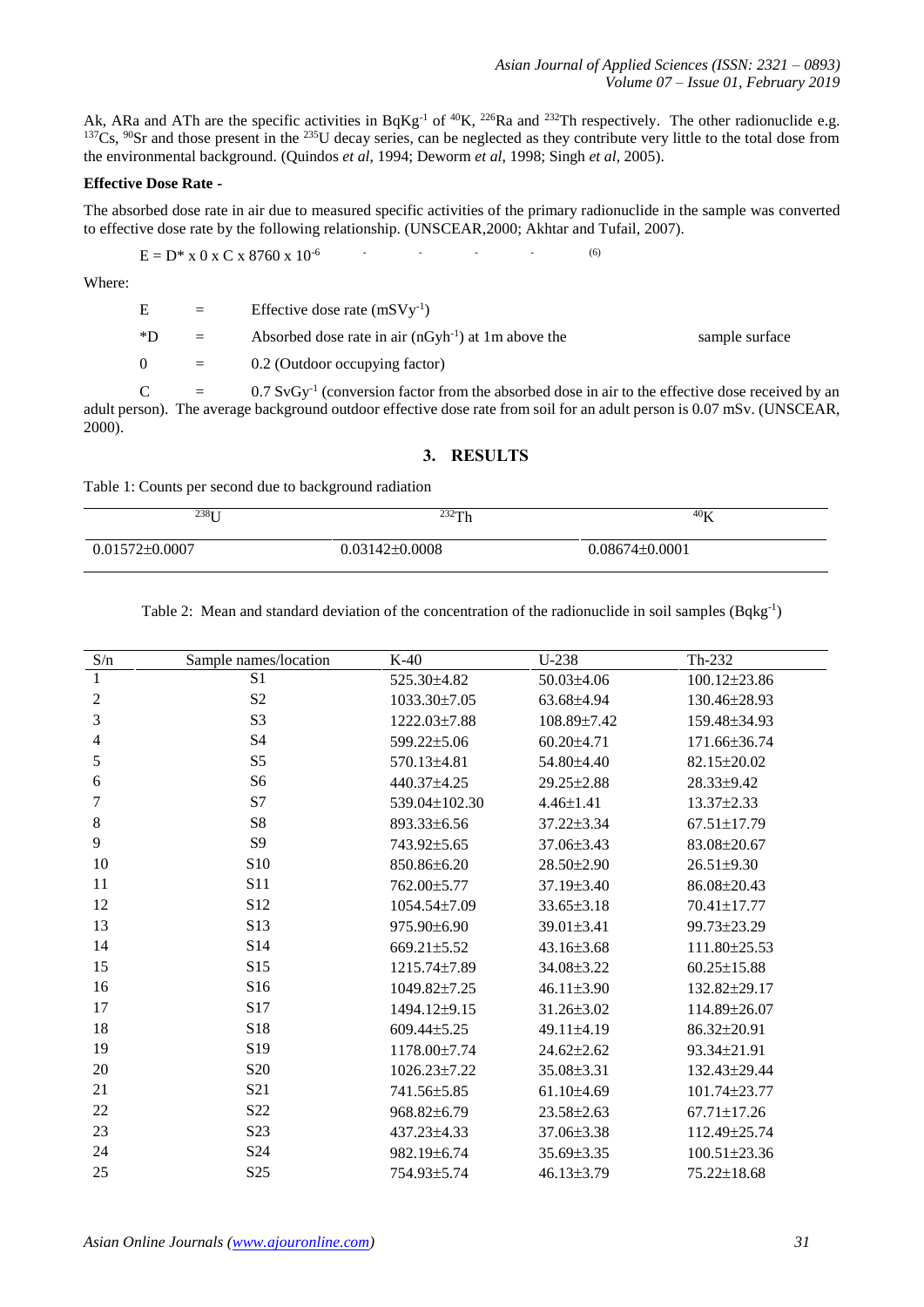*Asian Journal of Applied Sciences (ISSN: 2321 – 0893) Volume 07 – Issue 01, February 2019*

| 26 | S <sub>26</sub> | $1160.70\pm7.69$  | $46.13\pm3.79$    | $48.51 \pm 13.53$ |
|----|-----------------|-------------------|-------------------|-------------------|
| 27 | S <sub>27</sub> | $886.25 \pm 6.27$ | $37.91 \pm 3.38$  | 74.59±18.31       |
| 28 | S <sub>28</sub> | $460.82\pm4.42$   | $33.53\pm3.15$    | $54.55 \pm 14.48$ |
| 29 | S <sub>29</sub> | $792.67\pm 6.12$  | $40.32\pm3.54$    | 78.56±19.37       |
| 30 | S <sub>30</sub> | $570.91 \pm 4.82$ | $25.29 \pm 2.62$  | $71.15 \pm 17.48$ |
|    | Mean            | $506.13\pm9.30$   | $41.14\pm3.59$    | $84.52 \pm 20.88$ |
|    | Maximum         | 1494.12±9.15      | $108.89 \pm 7.42$ | 171.66±36.74      |
|    | minimum         | 437.23±4.33       | $4.46\pm1.41$     | $13.37 \pm 2.33$  |

| S/n                      | Sample names/location | External hazard (Hex) | Internal hazard |
|--------------------------|-----------------------|-----------------------|-----------------|
| $\,1\,$                  | S1                    | 0.64                  | 0.77            |
| $\overline{c}$           | S <sub>2</sub>        | 0.88                  | 1.05            |
| $\overline{\mathbf{3}}$  | S <sub>3</sub>        | 1.16                  | 1.46            |
| $\overline{\mathcal{L}}$ | S4                    | 0.94                  | 1.14            |
| 5                        | S <sub>5</sub>        | 0.59                  | 0.74            |
| 6                        | S <sub>6</sub>        | 0.28                  | 0.36            |
| $\sqrt{ }$               | S7                    | 0.17                  | 0.18            |
| $\,8$                    | ${\rm S}8$            | 0.55                  | 0.65            |
| 9                        | <b>S9</b>             | 0.57                  | 0.67            |
| 10                       | <b>S10</b>            | 0.36                  | 0.43            |
| 11                       | S11                   | 0.59                  | 0.69            |
| 12                       | S12                   | 0.58                  | 0.67            |
| 13                       | S13                   | 0.70                  | 0.80            |
| 14                       | S14                   | 0.56                  | 0.67            |
| 15                       | S15                   | 0.57                  | 0.66            |
| 16                       | S16                   | 0.85                  | 0.98            |
| 17                       | S17                   | 0.83                  | 0.92            |
| 18                       | S18                   | 0.59                  | 0.70            |
| 19                       | S19                   | 0.67                  | 0.73            |
| 20                       | S <sub>20</sub>       | 0.81                  | 0.91            |
| 21                       | S <sub>21</sub>       | 0.71                  | 0.87            |
| 22                       | S <sub>22</sub>       | 0.52                  | 0.59            |
| 23                       | S23                   | 0.62                  | 0.72            |
| 24                       | S <sub>24</sub>       | 0.69                  | 0.78            |
| 25                       | S <sub>25</sub>       | 0.57                  | 0.70            |
| 26                       | S <sub>26</sub>       | 0.55                  | 0.68            |
| 27                       | S27                   | 0.57                  | 0.67            |
| 28                       | S <sub>28</sub>       | 0.40                  | 0.49            |
| 29                       | S <sub>29</sub>       | 0.57                  | 0.68            |
| 30                       | S30                   | 0.46                  | 0.55            |
|                          | Average               | 0.62                  | 0.71            |
|                          | Maximum               | 1.16                  | 1.46            |
|                          | Minimum               | 0.17                  | 0.18            |

TABLE 3: Radiation hazard indices of soil samples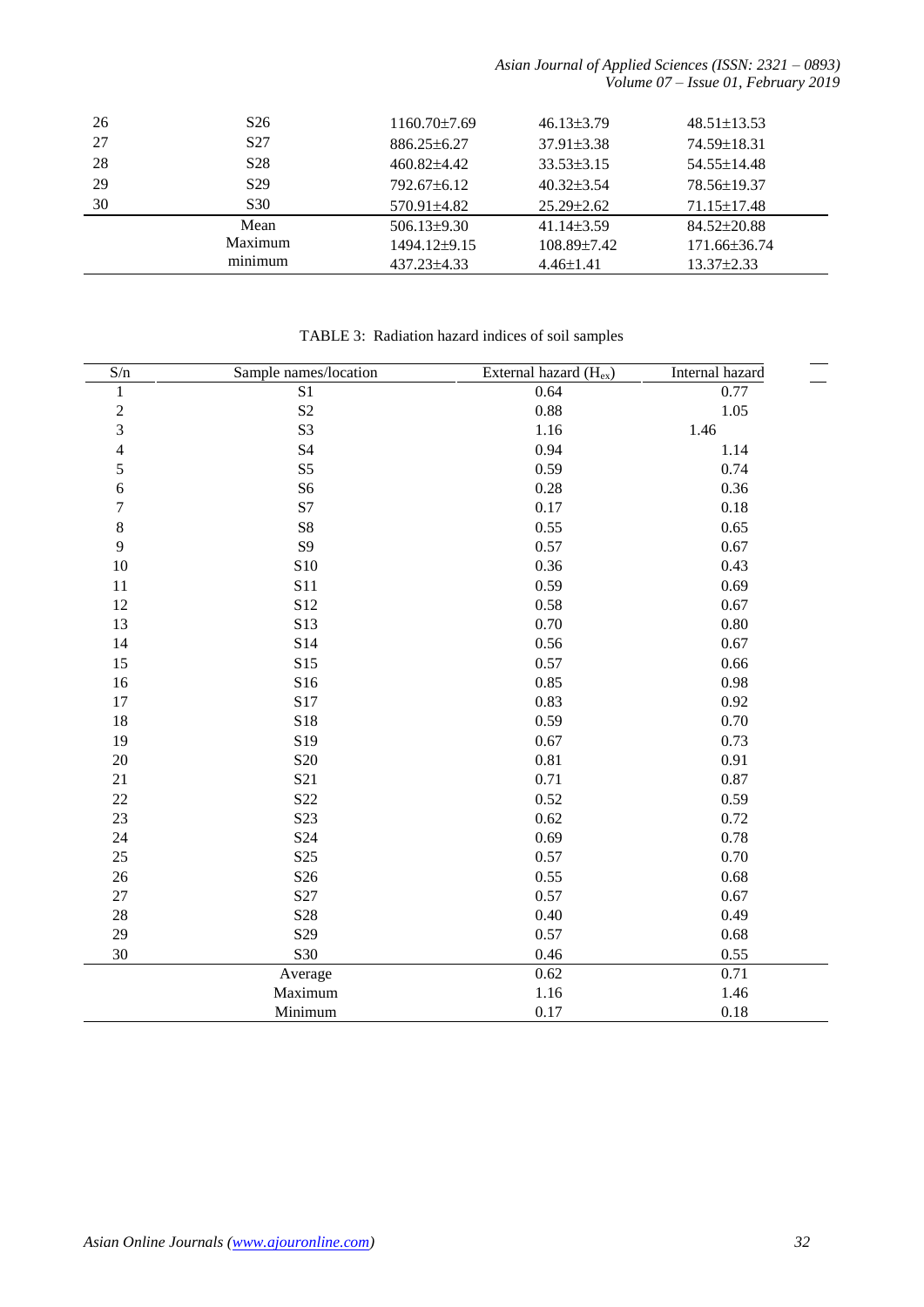| $\ensuremath{\mathrm{S/N}}$ | Sample names/locations | Gamma Index $(I\gamma)$ |
|-----------------------------|------------------------|-------------------------|
| $\mathbf{1}$                | S <sub>1</sub>         | 0.85                    |
| $\overline{c}$              | $\rm S2$               | 1.20                    |
| 3                           | S <sub>3</sub>         | 1.57                    |
| $\overline{4}$              | <b>S4</b>              | 1.26                    |
| 5                           | $\rm S5$               | 0.78                    |
| $\epsilon$                  | S <sub>6</sub>         | 0.39                    |
| $\boldsymbol{7}$            | S7                     | 0.26                    |
| $\,8\,$                     | ${\bf S8}$             | 0.76                    |
| 9                           | <b>S9</b>              | 0.79                    |
| $10\,$                      | ${\bf S10}$            | 0.51                    |
| 11                          | S11                    | 0.80                    |
| 12                          | S12                    | 0.83                    |
| 13                          | S13                    | 0.96                    |
| 14                          | S14                    | 0.92                    |
| 15                          | S15                    | 0.82                    |
| 16                          | S16                    | 1.16                    |
| 17                          | S17                    | 1.17                    |
| 18                          | S18                    | 0.79                    |
| 19                          | S19                    | 0.94                    |
| $20\,$                      | <b>S20</b>             | 1.12                    |
| $21\,$                      | S21                    | 0.96                    |
| $22\,$                      | S <sub>22</sub>        | 0.74                    |
| 23                          | S <sub>23</sub>        | 0.83                    |
| $24\,$                      | S <sub>24</sub>        | 0.95                    |
| 25                          | S <sub>25</sub>        | 0.78                    |
| $26\,$                      | S <sub>26</sub>        | 0.78                    |
| $27\,$                      | S27                    | 0.80                    |
| $28\,$                      | S <sub>28</sub>        | 0.53                    |
| 29                          | S <sub>29</sub>        | 0.78                    |
| 30                          | S30                    | 0.63                    |
|                             | Mean                   | 0.86                    |
|                             | Maximum                | 1.57                    |
|                             | Minimum                | 0.26                    |

## TABLE 4: Gamma index of soil samples

TABLE 5: Radium equivalent activity of soil samples

| S/N            | Sample names/locations | Radium equivalent activity (Bqkg <sup>-1</sup> ) |
|----------------|------------------------|--------------------------------------------------|
|                | S <sub>1</sub>         | 23365                                            |
| 2              | S <sub>2</sub>         | 329.8                                            |
| 3              | S <sub>3</sub>         | 431.05                                           |
| $\overline{4}$ | S4                     | 351.81                                           |
| 5              | S <sub>5</sub>         | 216.17                                           |
| 6              | S6                     | 103.67                                           |
| 7              | S7                     | 65.09                                            |
| 8              | S8                     | 202.55                                           |
| 9              | S <sub>9</sub>         | 213.14                                           |
| 10             | S <sub>10</sub>        | 131.93                                           |
| 11             | <b>S11</b>             | 218.95                                           |
| 12             | S <sub>12</sub>        | 215.54                                           |
| 13             | S13                    | 256.76                                           |
| 14             | S <sub>14</sub>        | 254.56                                           |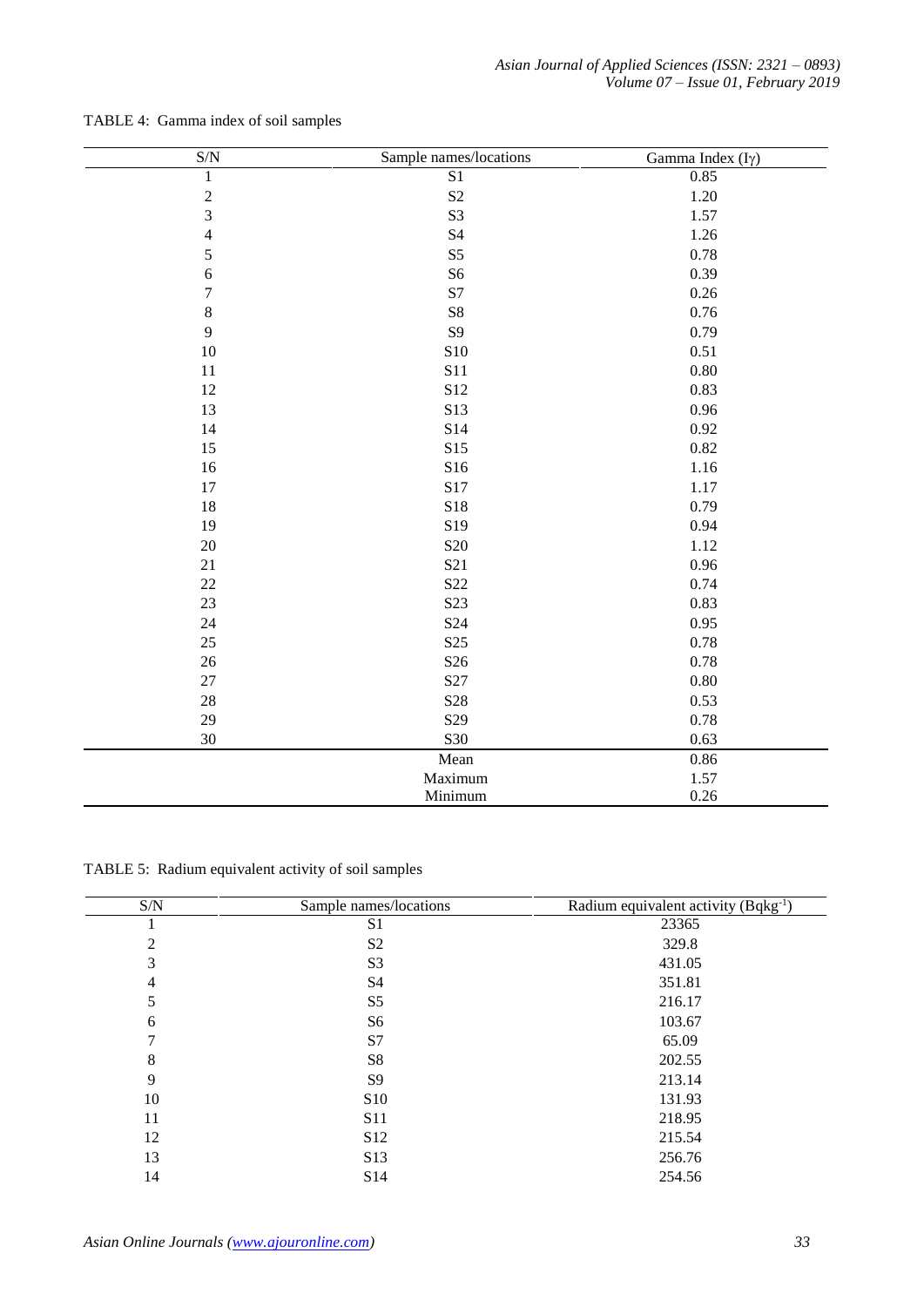| 15 | S15             | 213.85 |
|----|-----------------|--------|
| 16 | S <sub>16</sub> | 316.88 |
| 17 | S17             | 206.47 |
| 18 | S18             | 219.48 |
| 19 | S19             | 228.81 |
| 20 | S <sub>20</sub> | 303.45 |
| 21 | S <sub>21</sub> | 263.69 |
| 22 | S22             | 195.01 |
| 23 | S <sub>23</sub> | 231.59 |
| 24 | S <sub>24</sub> | 255.05 |
| 25 | S <sub>25</sub> | 211.82 |
| 26 | S <sub>26</sub> | 204.87 |
| 27 | S27             | 212.81 |
| 28 | S <sub>28</sub> | 147.02 |
| 29 | S29             | 213.70 |
| 30 | S30             | 170.99 |
|    | Mean            | 227.34 |
|    | Maximum         | 431.05 |
|    | Minimum         | 65.09  |

## **4. DISCUSSION**

From this study, it was seen that the radionuclide in the soil samples from Idomi were Potassium – 40, Uranium – 238 and Thorium  $-232$ .

 The mean activity concentrations and their standard deviations of radionuclide in soil samples from Idomi were 506.13±9.30, 41.14±3.59 and 84.52±20.88 Bqkg<sup>-1</sup> respectively for <sup>40</sup>K, <sup>238</sup>U and <sup>232</sup>Th (Table 2). The worldwide median values are 35, 30 and 400 BqKg<sup>-1</sup> for <sup>238</sup>U, <sup>232</sup>Th and <sup>40</sup>K respectively (UNSCEAR, 2000). Hence, the mean activities of these radionuclide in the sampling locations are comparable with world median ranges. The variation in their activities may be attributed to the types, moisture content, inhomogenity of its permeability (Varley and Flowers, 1998), formation, transport processes and geomorphology (El-Arabi, 2005) associated with meteorological conditions.

Their external (Hex) and internal (Hin) hazard indices was 0.62 and 0.71 respectively (Table 3). The calculated gamma index was 0.86 and had a range 1.57- 0.26 (Table 4). These radiation hazard indexes are less than 1 and are indicative that soils from Idomi can be used for construction purposes (EC 1999).

The mean radium equivalent activity of soil samples from Idomi is  $227.34$  Bqkg<sup>-1</sup> (Table 5). This is less than 370 Bqkg-1 which is the world average (Tsai *et al*, 2008). The calculated absorbed gamma dose from the soil samples 1m above the ground level was 110.31nGyh<sup>-1</sup> and ranges between 32.62 to 198.08nGyh<sup>-1</sup>. This range falls within the typical range for measured absorbed dose rate in outdoor air which is 10-200 nGyh<sup>-1</sup>(UNSCEAR, 2000).

The calculated mean annual outdoor effective dose of soil samples from Idomi was 1.35mSvy<sup>-1</sup>. This is lower than the global average of 2.4mSvy<sup>-1</sup> (UNSCEAR, 2000).

## **5. CONCLUSION**

The radiation hazard indices, absorbed and effective doses from soil samples can be said to be low when compare with their corresponding global average. The probability of occurrence of health effects from exposure to natural terrestrial gamma radiation in Idomi can be said to be low. This may be possible if the baseline level(s) can be kept constant by keeping the environment free of radioactive pollution or waste.